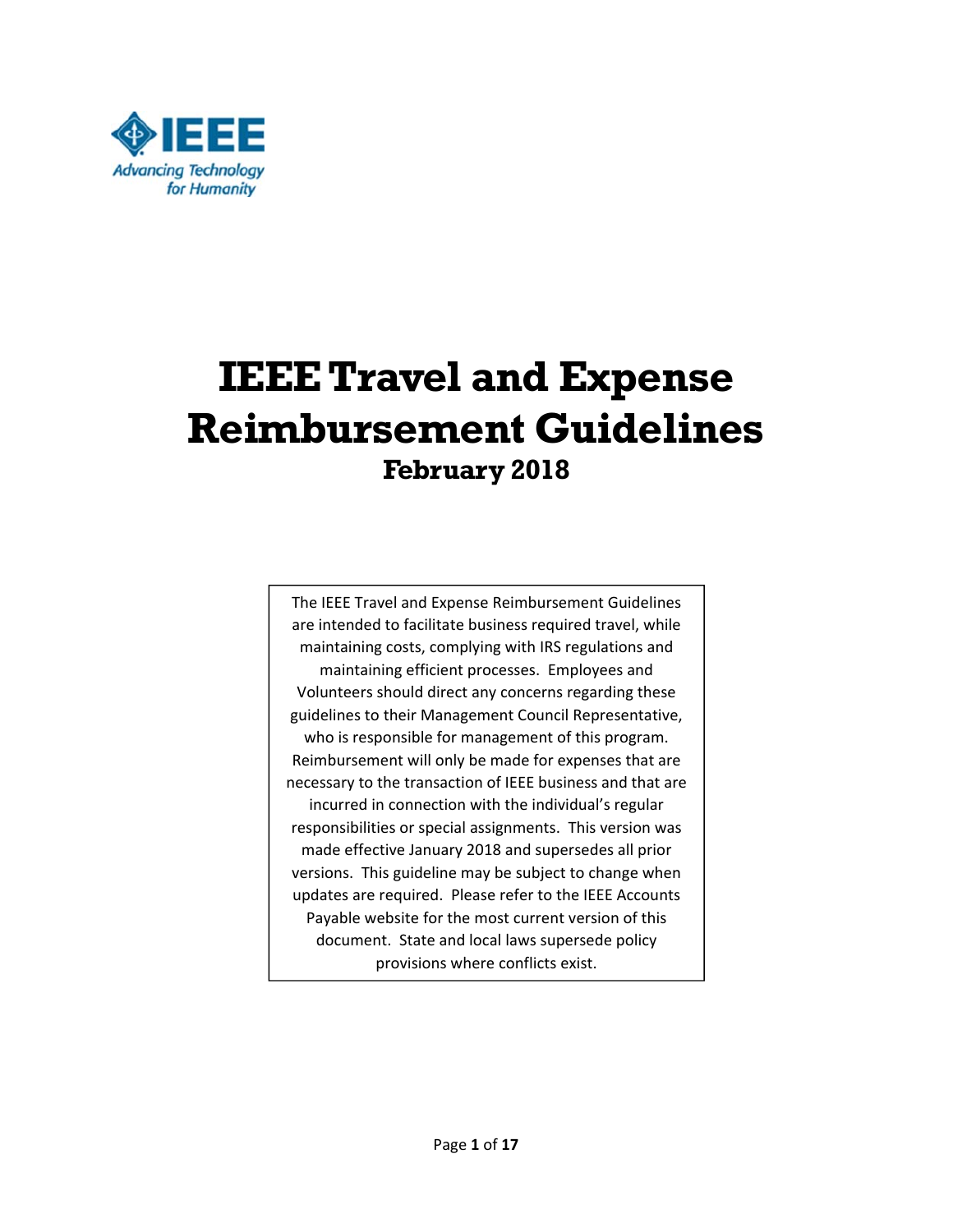# **Table of Contents**

#### **Addendums**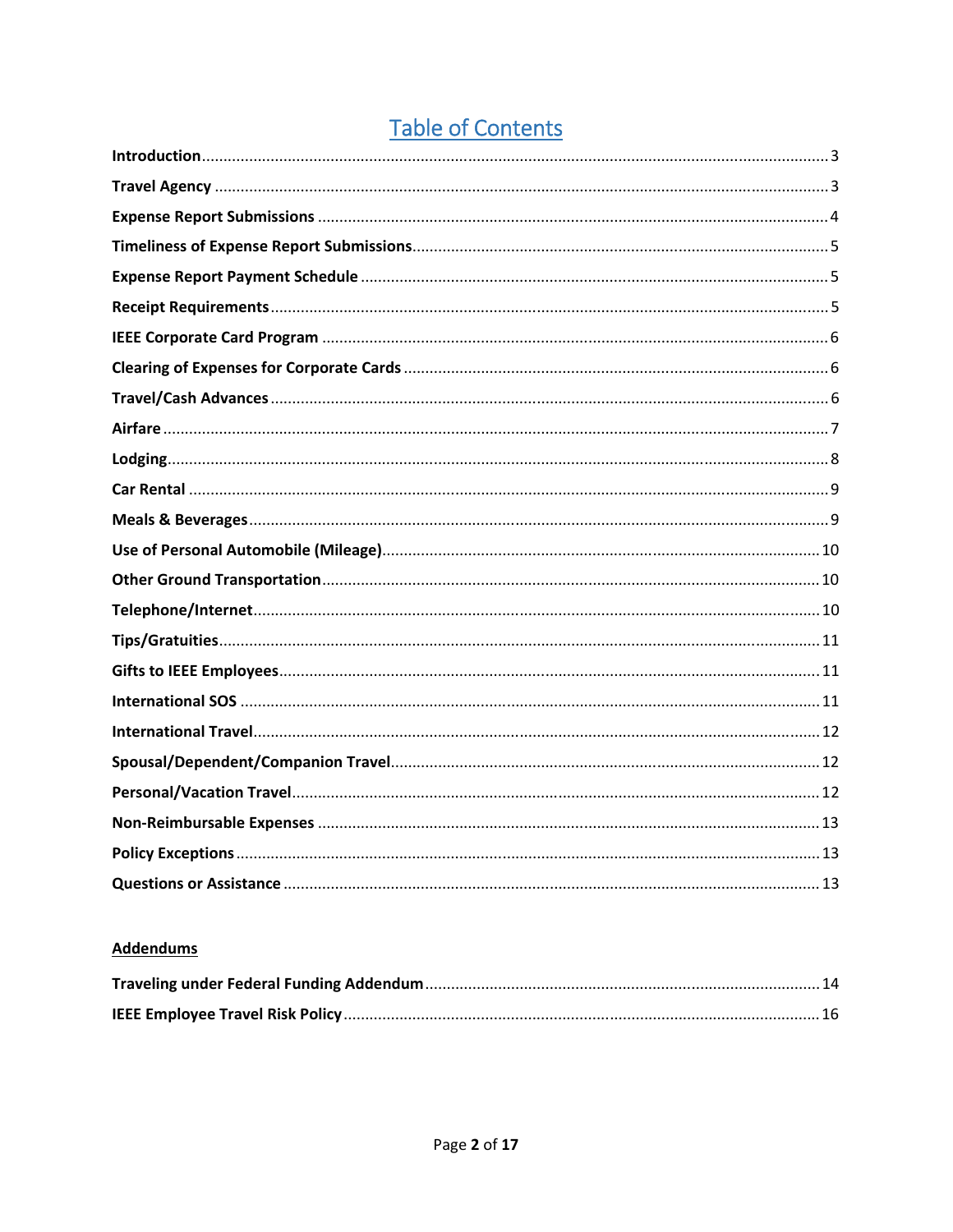### Introduction

The purpose of these guidelines is to establish standards and procedures in order to reduce travel costs while complying with federal regulations regarding reimbursement of business expenses and to provide a consistent approach for timely processing along with required documentation on authorized expenses. These guidelines are in accordance with the IEEE Policies and IEEE Finance Operations Manual (FOM) and are designed to ensure consistency and fair treatment for IEEE employees and volunteers whose travel related expenses will be reimbursed by IEEE.

This document is necessary to comply with Federal tax laws and regulations along with Generally Accepted Accounting Principles (GAAP). It is intended to ensure consistency within the company in addition to the treatment of consultants, contractors, volunteers and the reporting of financial results. IEEE has the right to audit each expense report to ensure appropriate documentation is provided and is in policy compliance. Any expense report submitted without the necessary supporting documentation will be rejected. Modifications to tax rules or IRS audit requirements may occasionally require changes in definition or documentation requirements.

Employees and non‐employees (i.e. volunteers, temporary staff, interview candidates, etc.) who travel on IEEE business are responsible for complying with these guidelines and are responsible for obtaining approval from their manager or IEEE approver prior to incurring the expense. Additionally, the manager of either the employee or non‐employee is responsible for thoroughly reviewing each expense report for policy compliance before providing the required approval. IEEE will reimburse employees and nonemployees for all reasonable, necessary, and approved expenses while traveling on authorized IEEE business.

IEEE assumes no obligation to reimburse for expenses that are not in compliance with these guidelines.

Organizational Units may, at their discretion, impose more restrictive guidelines than those set forth in this policy.

This document is maintained under the oversight of the IEEE Finance Committee, in consultation with relevant IEEE personnel; revisions to this document shall be reported to the IEEE Board of Directors.

### Travel Agency

Employees and volunteers are encouraged to make all travel arrangements through IEEE's travel agency **World Travel** www.worldtravelinc.com, whenever the rates or purchase of fares is the most cost effective. Exceptions may exist when (i) it is more cost effective to purchase airfare directly from the carrier, or (ii) for IEEE employees residing outside the U.S. if it is more cost effective to purchase airfare within their country of residence. Please note, World Travel can only assist with changes to reservations booked through their agency.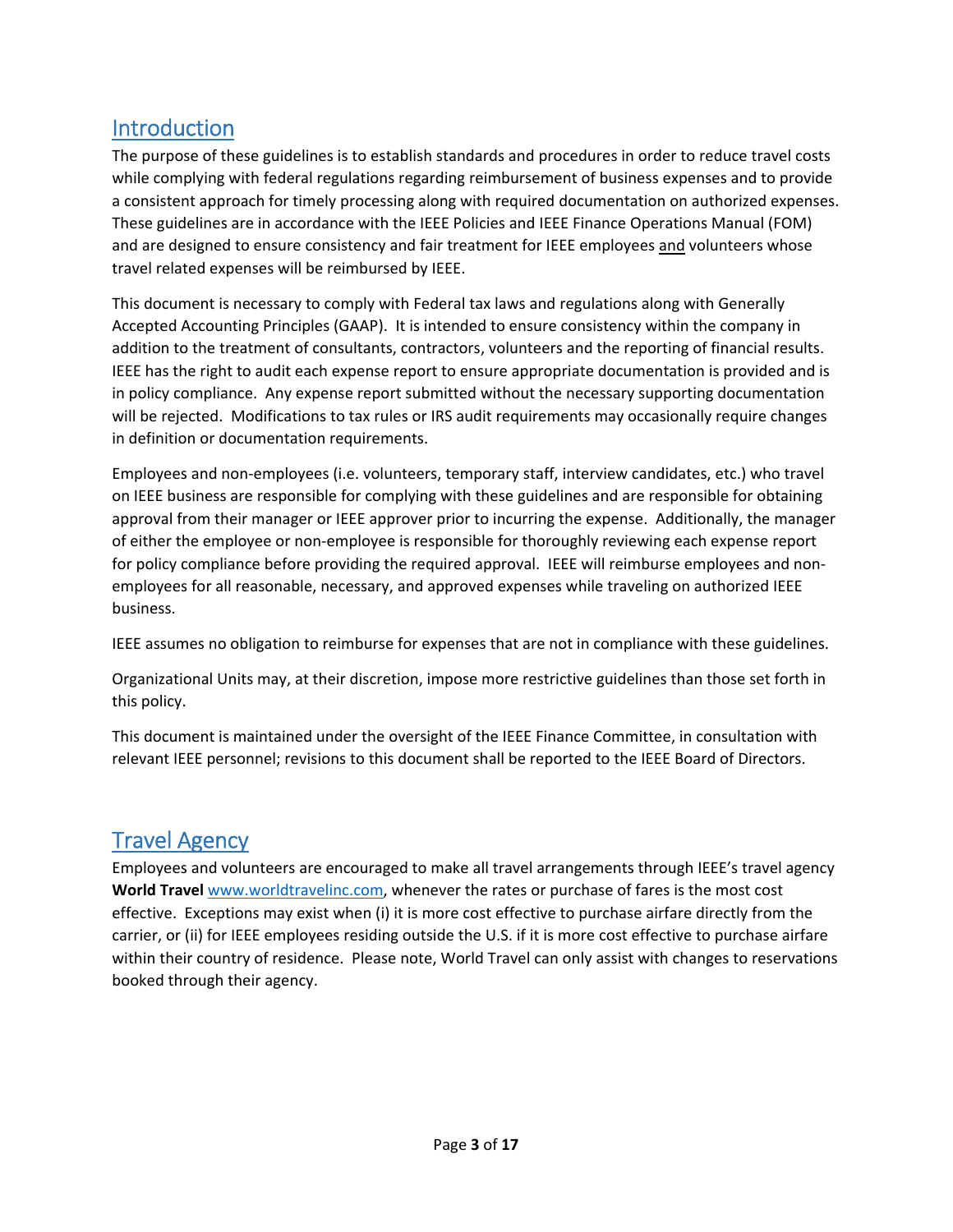# Expense Report Submissions

#### *Employees*

Employees are required to submit their expense reports using iExpense. The iExpense module is located in Oracle EBS. To access Oracle EBS select the following link: https://finprod.ieee.org/ The Oracle EBS link can also be found on the http://inside.ieee.org/ website.

Please note access to the Oracle responsibility **Internet Expenses** is required in order to submit an expense report via iExpense. Request access to this responsibility by logging into the IEEE Help Desk portal https://helpdesk.ieee.org/

Self-paced training for the iExpense module is available in Self-Service Training (SST) under the course name **Oracle EBS 12i iExpense**.

#### *Volunteers and other non‐employees*

Volunteers and other non‐employees submit expense reports using the IEEE expense report template. The most recent version of the expense report template can be found on www.IEEE.org or the Accounts Payable webpage on inside.ieee.org. All supporting documentation (i.e. receipts) must be submitted in either paper or electronic fashion to the appropriate organizational unit for review and approval before submitting to Accounts Payable for processing.

For all submissions, failure to supply or comply with the following requirements could result in a processing delay of an expense report.

- **Receipts** Receipts must be provided in accordance with IEEE policy. See the IEEE Finance Operations Manual (FOM) for details (link below). https://www.ieee.org/documents/financial\_ops\_manual.pdf
- **Expenses** All expenses are to be broken down per day and posted in the appropriate category on the form.
- **Year of Expense Report form** Use the expense report form for the year that corresponds to the year the expenses were incurred.
- **For Period Ending** This date represents the last date any expense was incurred on the expense report.
- **Purpose of Trip** This field is mandatory and must be completed and identifies the reason why the expenses were incurred.
- **Supplier Number** Verify the supplier exists in Oracle before submitting an expense report. This should be performed internally by an IEEE representative.
- **Supplier Site/Address** Verify the appropriate site/address exists in Oracle before submitting an expense report. This should be performed internally by an IEEE representative.
- **Submitter signature** as well as the **approver's signature** is required prior to submitting an expense report. Email submission of an expense report constitutes approval from the submitter.
- **Third Party payments** In rare occurrences, reimbursement of travel expenses may be paid to an entity other than the individual who is traveling. In this scenario, additional third party forms must be attached to the expense report when submitting to Accounts Payable for processing. Please search *Third Party Reimbursements* on inside.ieee.org for more details. These forms are typically handled by IEEE staff members in coordination with the volunteer.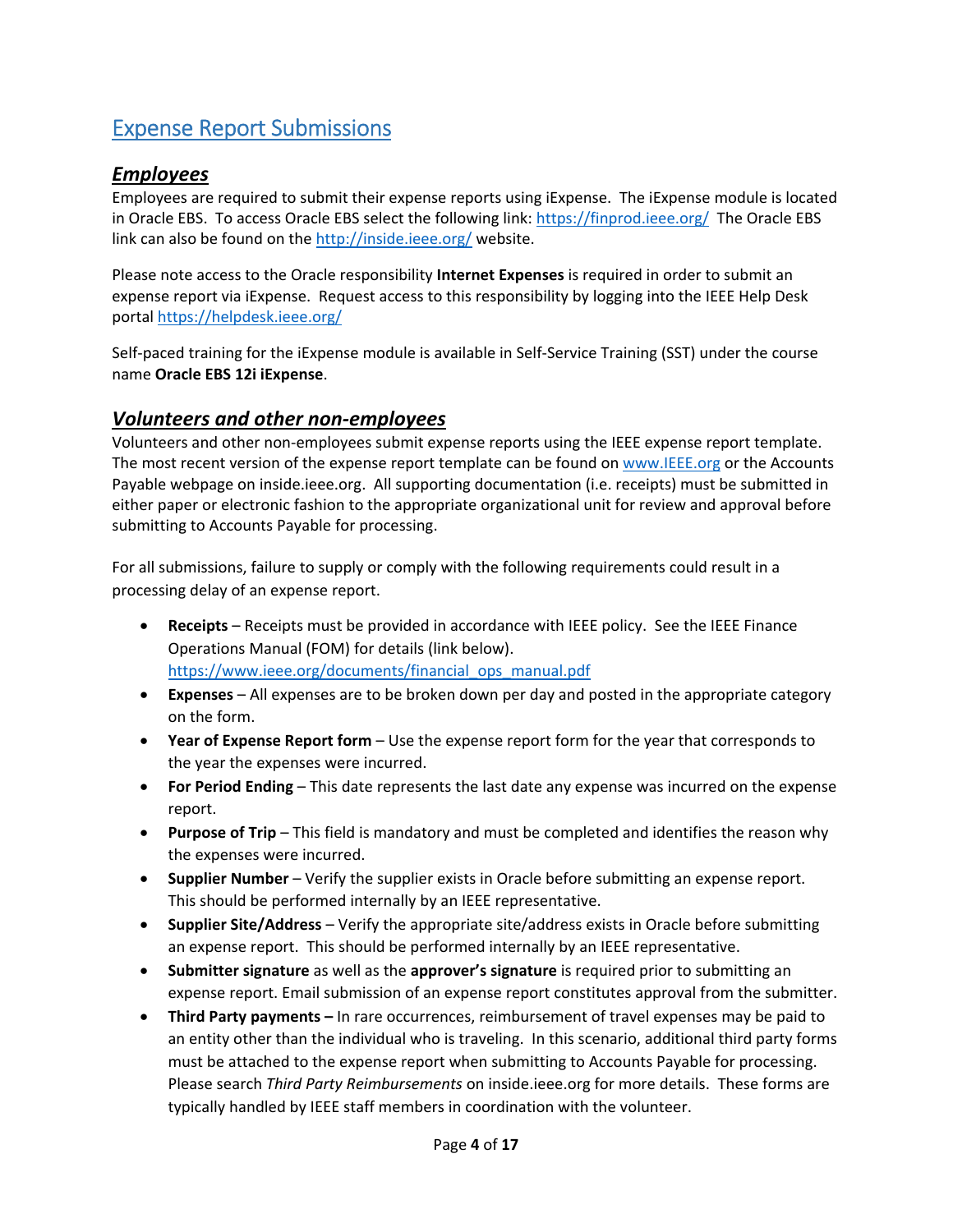# Timeliness of Expense Report Submissions

- According to Internal Revenue Service (IRS) publication 463, expense reports must be submitted within a reasonable period of time. The IRS defines a reasonable amount of time as adequately accounting for your expenses within **60** days after they were incurred.
- The reasonable period of time for expenses paid in advance of an event (i.e. airfare) is defined as within **60** days **after the date of travel or the date of the event**.

#### *Please note, failure to submit travel expenses within a reasonable amount of time as defined by the IRS may result in non‐payment.*

## Expense Report Payment Schedule

- There is a 5 business day metric to process an expense report once it is received by the IEEE Accounts Payable department. Please note this metric does not include the amount of time it takes to conduct the approval process at the operating unit level. If the expense report is not in compliance, Accounts Payable cannot begin to process.
- After the expense report supporting documentation is reviewed and processed for payment by Accounts Payable, IEEE Treasury will initiate the expense report payment. Checks and direct deposit (ACH) payments are processed weekly on Wednesdays. Check payments are mailed directly to the recipients address on file.
- All employees are encouraged to utilize direct deposit as the primary method of reimbursement. If needed, contact the IEEE Payroll department to enroll in direct deposit.

### Receipt Requirements

Receipts must be submitted for any single expenditure in excess of US**\$25.00** in accordance with the IEEE Finance Operations Manual (FOM). Original, photocopied, or electronic receipts are acceptable.

Credit card receipts alone are insufficient for reimbursement.

Details for expenses classified as "**Miscellaneous**", "**Other**" must be provided if US\$25 or less. In lieu of providing a detailed summary, a receipt may be submitted. Receipts are always required if over US\$25.

All receipts must meet the IRS requirement for "adequate evidence" as stated in IRS Publication 463:

*Adequate evidence*. Documentary evidence ordinarily will be considered adequate if it shows the amount, date, place, and essential character of the expense.

For example, an itemized hotel receipt is enough to support expenses for business travel if it has all of the following information:

- The name and location of the hotel
- The dates you stayed there
- Separate amounts for charges such as lodging, meals, and telephone calls

A restaurant receipt is adequate to prove an expense for a business meal if it has all of the following information: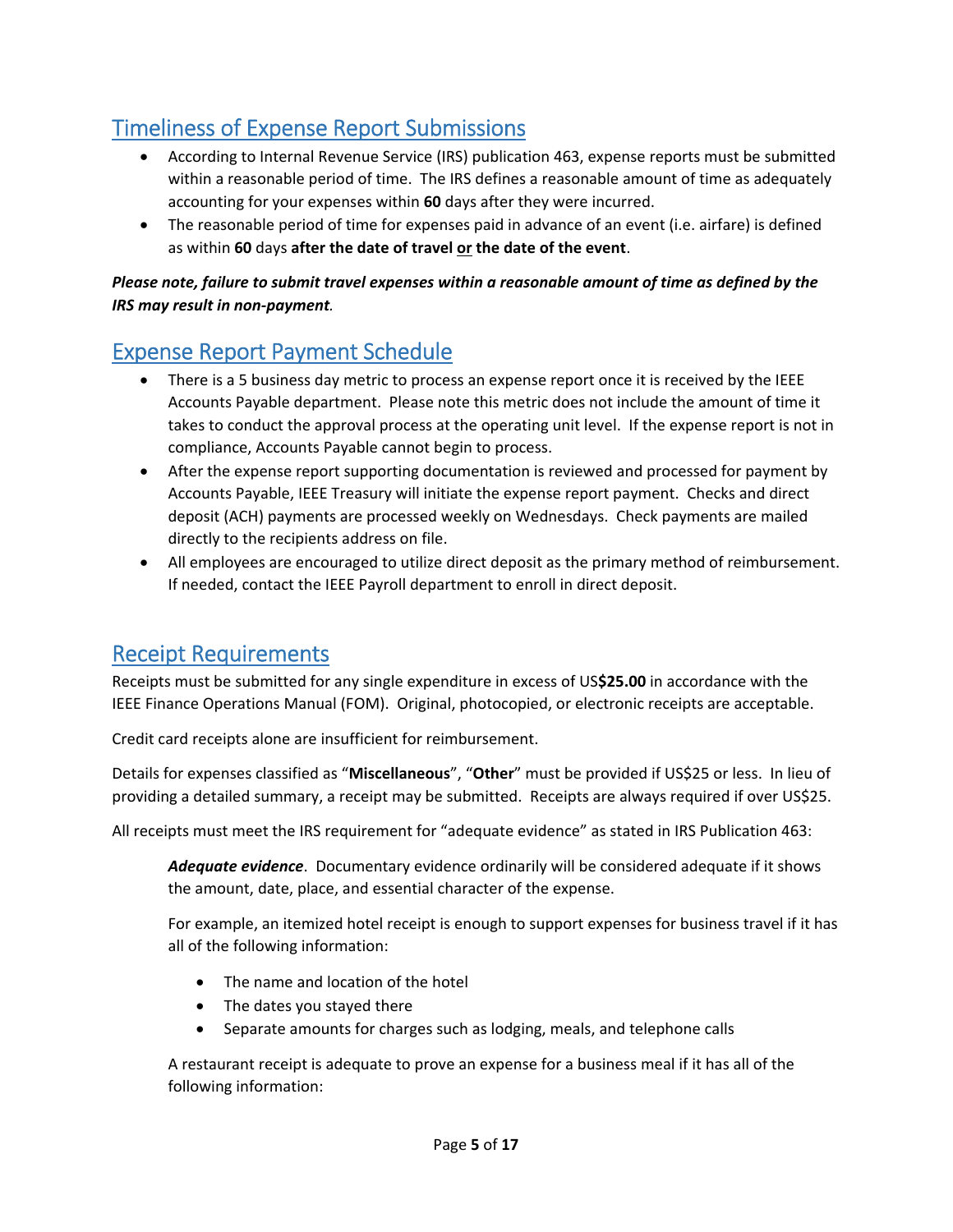- The name and location of the restaurant
- The number of people served
- A list of attendees who participated in the meal
- The date and amount of the expense

Receipts are **NOT** required for the following:

- Any item US\$25 or less (please note expenses classified as Miscellaneous or Other require a detailed explanation. In lieu of providing a detailed explanation, a receipt may be submitted).
- OneCard/AMEX card charges that are for airfare expenses totaling US**\$1,000 or less**. *Please note receipts for airfare in excess of US\$1,000 should be submitted to help determine the airfare class (i.e. coach/business/first class).*

### IEEE Corporate Card Program

Strategic Sourcing administers a program where credit cards are issued to IEEE employees for business travel expenditures. Employees are **required** to use the corporate card if one has been issued to him/her. Employees **must** have a corporate card if they meet any of the following:

- 1. Travel 3 or more times a year
- 2. Fly at least once a year
- 3. Are expected to be reimbursed for more than \$1,000 worth of expenses annually

All corporate cards applications are processed through Strategic Sourcing. Please visit the Strategic Sourcing webpage on inside.ieee to access the corporate card application.

Individuals are liable for all expenses until valid receipts are submitted to substantiate the expenditure as a legitimate business expense. Additionally, individuals will be personally liable for expenses that are (i) unauthorized, (ii) not approved by their manager, (iii) not business related, or (iv) in violation of the Corporate Card policy.

# Clearing of Expenses for Corporate Cards

Employees are expected to reconcile expenses from corporate cards within a reasonable period of time; 60 days as recommended by the IRS. Reconcile is defined as submission of expenses in iExpense with proper supporting documentation. When expenses are not reconciled after 60 days, there will be an escalation process to prompt reconciliation, which could include notification of the employee's manager.

# Travel/Cash Advances

IRS regulations require that advances received by individuals that are unsubstantiated 120 days after the actual travel must be reported as taxable income (IRS Publication 463). This income will be subject to withholding from the first paycheck issued to the employee after the 120 day period has elapsed. Volunteers with unsubstantiated advances will be issued an IRS Form 1099, after 120 days, indicating the advance as income. It will then be necessary to report the income on the recipient's U.S. Federal and State income tax returns.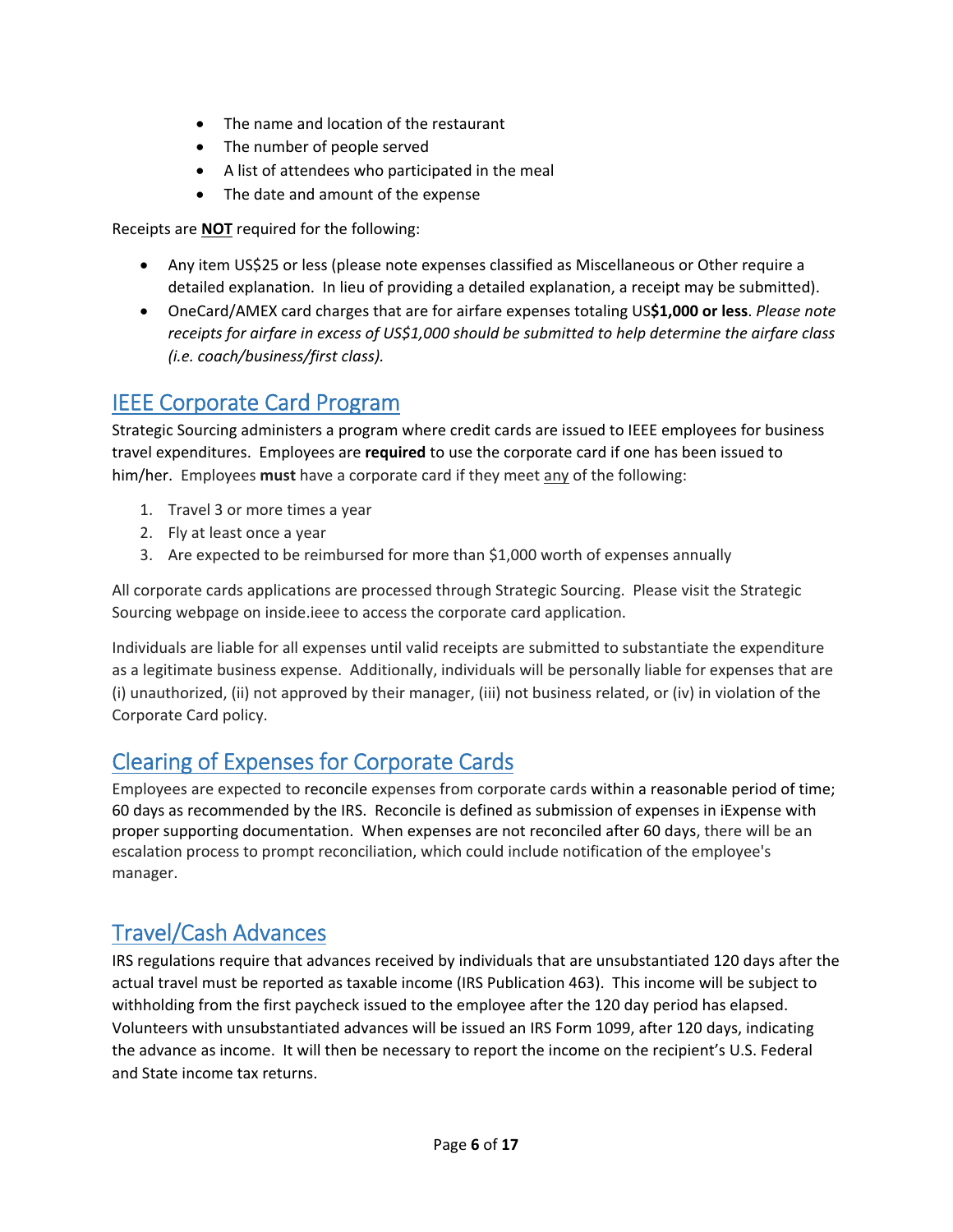# Airfare

Individuals are encouraged to book airfare through IEEE's corporate travel agency, World Travel, Inc. whenever the purchase of fares through World Travel, Inc. is the most cost effective.

- Book flights early to take advantage of lower fares, preferably 21 days or more prior to your trip.
- Class of flight:
	- o Non‐refundable *Economy Class* is standard for IEEE business travel. All Economy Class categories are permitted.
	- o *Business Class* is acceptable for (i) flights with elapsed flight time over 8 consecutive hours for a single segment or over 8 hours flying time when a layover is required, (ii) when it is budgeted by the organizational unit, and (iii) with permission of the major organizational unit Vice President or President or in the case of Staff, the IEEE Executive Director. Individuals are encouraged to purchase upgradeable coach class fares and use miles or coupons to upgrade to business class. Permission to travel business class for medical reasons may be granted by the IEEE President.
	- o *First Class* airfare shall be reimbursed only when extenuating circumstances warrant the expense to IEEE and only when (i) all criteria for business class travel have been met, (ii) it is the only class of service offered on the aircraft other than economy class, and (iii) permission has been granted by the IEEE President. On an aircraft where three classes of seating are offered (i.e. coach, business, and first), the unavailability of seats in business class shall not be cause to purchase a higher grade ticket. All first class fares shall be reported to the IEEE Audit Committee.
- Book the least expensive fare that meets your schedule, affords optimal travel efficiency and minimizes the need for changes and cancellations. Avoid selecting a carrier based on your personal airline program if cheaper flights are available.
- Airline cancellation fees and change fees are costly to the IEEE and should be avoided whenever possible. If you incur an additional expense or penalty for cancellation of your ticket, you must provide a written explanation of the circumstances and attach along with a receipt to the expense report as supporting documentation.
- IEEE will not reimburse passengers traveling in private aircraft nor assume liability for them. Additionally, individuals are not permitted to charter or rent a plane for business travel.
- Upgrades are permitted at the traveling individual's personal expense. Upgrades must not be charged to the IEEE.
- Business use of Wi-Fi on an aircraft is reimbursable.
- Fees for frequent flyer programs will not be reimbursed.
- When a trip is cancelled after the airfare ticket has been issued, the individual should inquire about using the ticket for future travel with the airline carrier.
- Travel visa and passport fees for business travel are reimbursable.
- Reasonable baggage fees for business travel will be reimbursed.
- For **federally funded travel grant** airfare, please see the attached *Traveling under Federal Funding Addendum*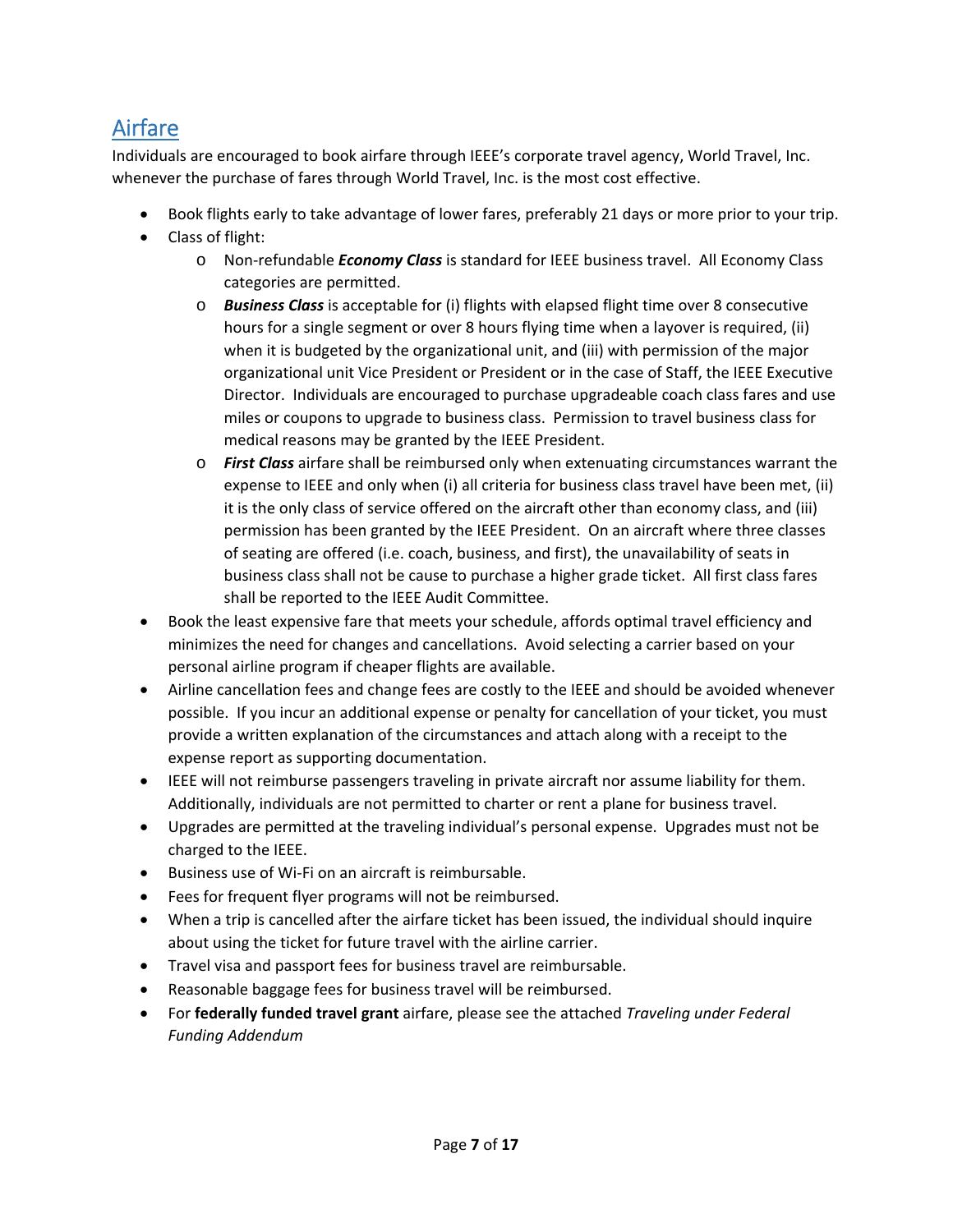# Lodging

Individuals are encouraged to book hotel accommodations through IEEE's corporate travel agency, World Travel, Inc. unless lower rates are otherwise available. Travelers should use moderately priced hotel accommodations whenever possible and are urged to always book the least expensive room available. IRS rules stipulate an **itemized hotel folio is required for reimbursement**. Credit card receipts alone are insufficient for reimbursement.

- Single room occupancy will be reimbursed.
- Individuals traveling for the purposes of IEEE business are limited to the night of and/or the night prior to the meeting. Under special circumstances it will be permissible to stay an additional night(s) to obtain a less expensive airfare that will offset the additional lodging costs. Any individual staying a week or longer should inquire about weekly/long term discounts.
- Actual lodging costs are limited to the room charge plus applicable taxes. All other charges such as meals, parking, or miscellaneous items that appear on the hotel folio should be listed as separate expenses and categorized accordingly on your expense report. Charges that are personal in nature should be identified and deducted.
- **Airbnb** or similar organization is permitted and supporting documentation comparable to a hotel folio must be submitted for reimbursement.
- Reasonable and necessary laundry expenses will be reimbursed after travel of five (5) or more consecutive days.
- Valet parking services are discouraged and should be avoided whenever possible.
- Reasonable hotel gratuities will be reimbursed. See "Tips/Gratuities" section below.
- When travel plans change, each traveler is responsible for the cancellation of their hotel reservations. Cancellations should be coordinated directly with the hotel. Individuals will be personally accountable for "no‐show" fees except where extenuating circumstances exist.
- Participation in hotel frequent guest programs should not influence a hotel selection that would result in an incremental cost to IEEE. Membership fees associated with these hotel frequent guest programs are not reimbursable.
- Room upgrades are permitted only if there are no additional costs to IEEE.
- Mini bar and in-room snacks should be avoided whenever possible.
- For **IEEE sponsored meetings**, all reimbursable room nights shall be charged directly to the IEEE master bill where one exists. Errors and requests for exceptions shall be referred to the appropriate Major Board Chair or Management Council Representative.
- Meetings and Conference Management shall, for all meetings they book, identify a nominal hotel for that specific meeting. All attendees should use this hotel.
- For **federally funded travel grant** lodging, please see the attached *Traveling under Federal Funding Addendum*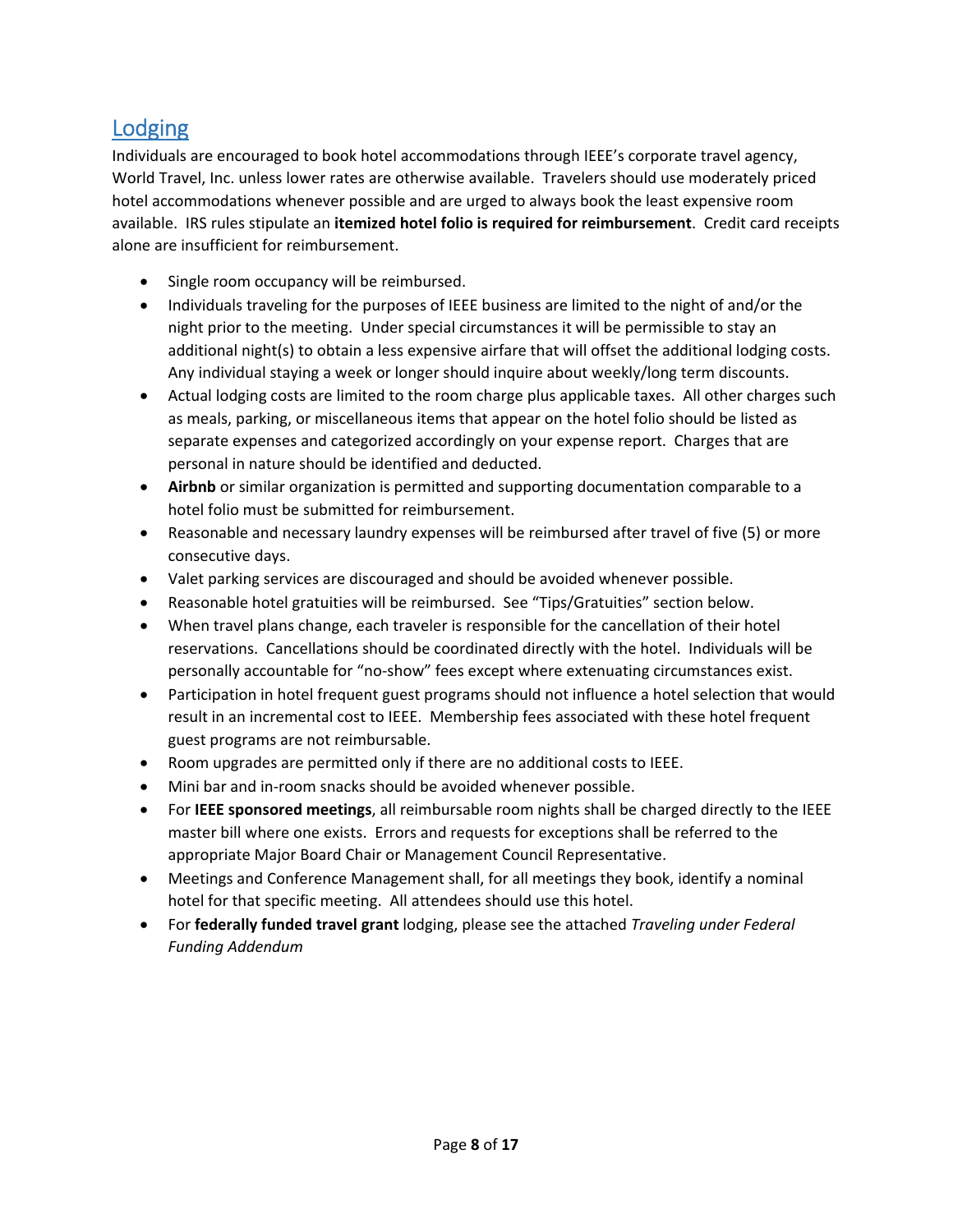# Car Rental

Individuals are encouraged to make car rental arrangements through IEEE's corporate travel agency, World Travel, Inc. unless lower rates are otherwise available.

- Car rental is permitted when alternative economic public transportation is unavailable or impractical. http://www.ieee.org/membership\_services/services/travel/car\_rental.html
- IEEE's business auto insurance policy provides primary physical damage and liability coverage for both volunteers and employees when renting cars on authorized business travel. When renting outside the U.S., local rental car insurance should be purchased.
- Compact or midsize vehicles should be rented. If 3 or more are sharing a vehicle or transporting sizable equipment a full size rental is permitted. Luxury car rentals are prohibited.
- Refuel rental cars prior to returning. Some car rental agencies provide the option of buying the first tank of gas and returning the car with an empty tank. This is normally not cost effective and is discouraged. The cost of fuel for a car rental is reimbursable.
- When travel plans change, individuals are responsible for cancelling their rental car reservations.
- Tolls and parking will be reimbursed.
- Parking tickets or fines for traffic infractions are not reimbursable.
- It is recommended that you avoid car rentals where traffic rules are uncomfortable or where renters may be subject to incarceration in case of an accident.
- All accidents or comprehensive damage involving rental cars should be immediately reported to local authorities, the rental car agency, and the IEEE Office of Risk & Insurance Management Services (ORIMS). The following documentation will be required to substantiate a claim:
	- o Rental car agreement (if applicable)
	- o Police Report
	- o IEEE Automobile Accident Information Report
- For **federally funded travel grant** car rental/tolls/parking, please see the attached *Traveling under Federal Funding Addendum*

### Meals & Beverages

Reasonable food and beverage expenses will be reimbursed provided the full names of individuals who participated in the meal and a detailed business purpose of the meeting are documented and approved.

- Receipts are required for meal & beverage expenditures that exceed US\$25.
- Individual daily meal and beverage expenses are limited to US\$100. This is not to be interpreted as a per diem amount. Expenses that exceed the US\$100 daily threshold require a written explanation on the traveler's expense report.
- The total cost of meals plus gratuity should not exceed the daily maximum meal allowance.
- Group meal/beverage expenses incurred in conjunction with a meeting or conference where room costs and morning/afternoon breaks are included may exceed the US\$100 daily maximum but must not include extravagances.
- When IEEE staff are present, the most senior employee participating in the meal must pay the full cost of the meal and submit an expense report for reimbursement.
- For **federally funded travel grant** meals/beverages, please see the attached *Traveling under Federal Funding Addendum*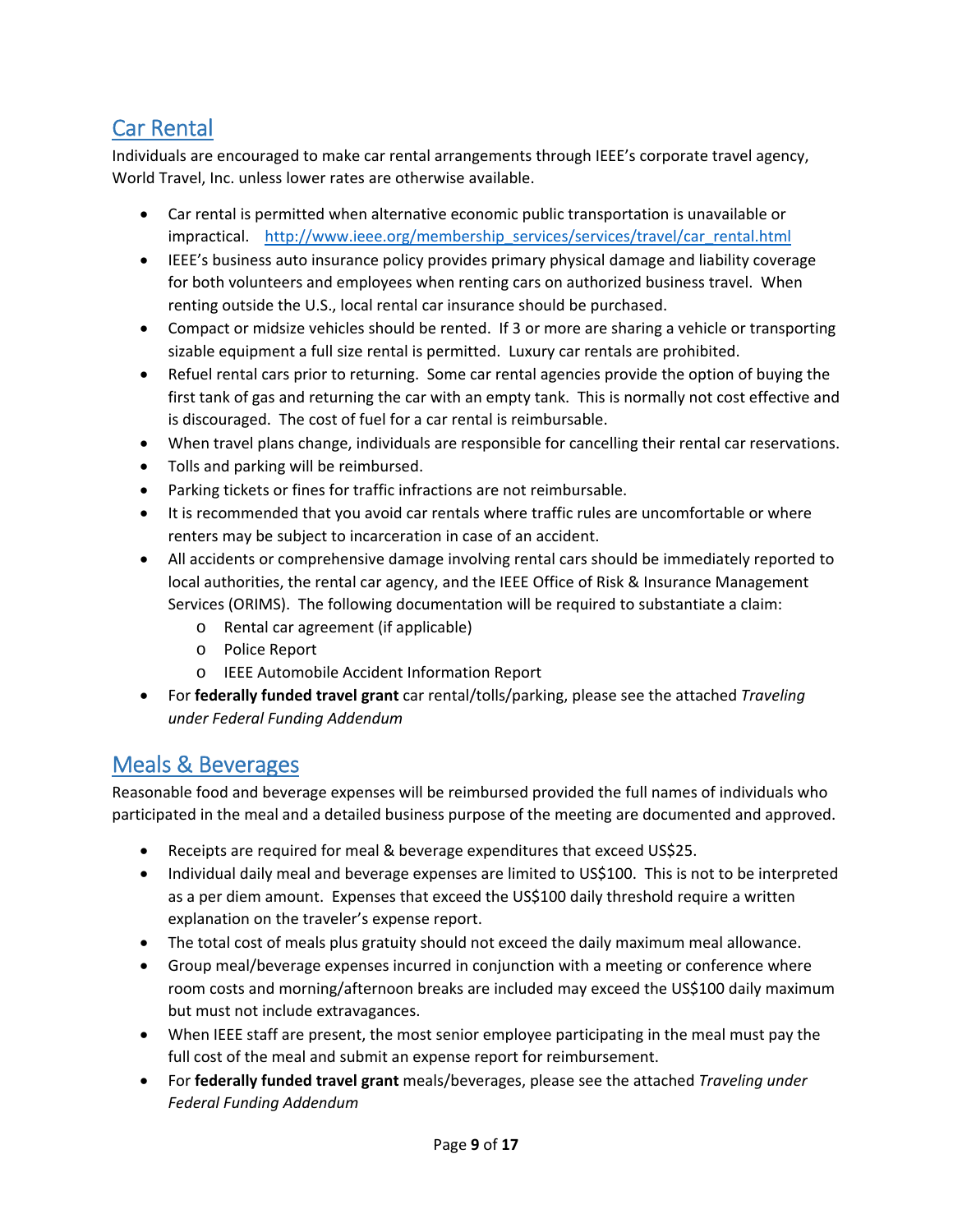# Use of Personal Automobile (Mileage)

Individuals may utilize personal vehicles for business travel when other transportation is unavailable or uneconomical.

- Mileage will be reimbursed at the current approved rate authorized by the U.S. Internal Revenue Service. See www.irs.gov for the current reimbursable mileage rates. The mileage allowance covers all automobile costs including fuel, repairs/maintenance, insurance, etc.
- Reimbursement for use of a personal automobile must include the date of each trip, a detailed business purpose, to/from locations, and number of miles driven for each segment.
- Tolls and parking will be reimbursed.
- Only one person in a personal vehicle may submit a claim for mileage reimbursement.
- Normal every day commuting to/from your work location is not subject to mileage reimbursement.
- Accidents should be reported to the police and your personal auto insurance company immediately. IEEE is not responsible for physical damage to your personal automobile.
- IEEE's business auto insurance policy provides excess liability coverage only for personal vehicles. It does not provide collision/comprehensive coverage.
- Parking tickets or fines for traffic infractions are not reimbursable under any circumstances.
- For **federally funded travel grant** mileage/tolls/parking, please see the attached *Traveling under Federal Funding Addendum*

# Other Ground Transportation

- Necessary taxi or other ground transportation will be reimbursed. Ride sharing services such as Uber or Lyft are cost effective alternatives to taxi service.
- Use taxis with caution if other alternatives are available. The use of hotel courtesy transportation is encouraged. In the NY/NJ area, the use of IEEE preferred vendors should always be utilized. http://www.ieee.org/membership\_services/services/travel/car\_service.html
- Individuals traveling to/from the same location should share ground transportation.
- Private car services should be used only when valid business reasons preclude the use of more economical modes of transportation.
- The use of mass transit is encouraged when appropriate.
- Rail transportation should be booked directly through the local rail service. Fares should be purchased at the economy/coach rate.
- For **federally funded travel grant** taxi expenses, please see the attached *Traveling under Federal Funding Addendum*

# Telephone/Internet

- Local and long distance business phone calls are reimbursable.
- When possible, individuals should avoid using hotel phones to evade hotel surcharges and unreasonable per minute fees.
- Individuals are encouraged to use cellular phones when traveling. Business calls made on cellular phones will be reimbursed with appropriate supporting documentation.
- Off-site internet access for business use is permitted and will be reimbursed.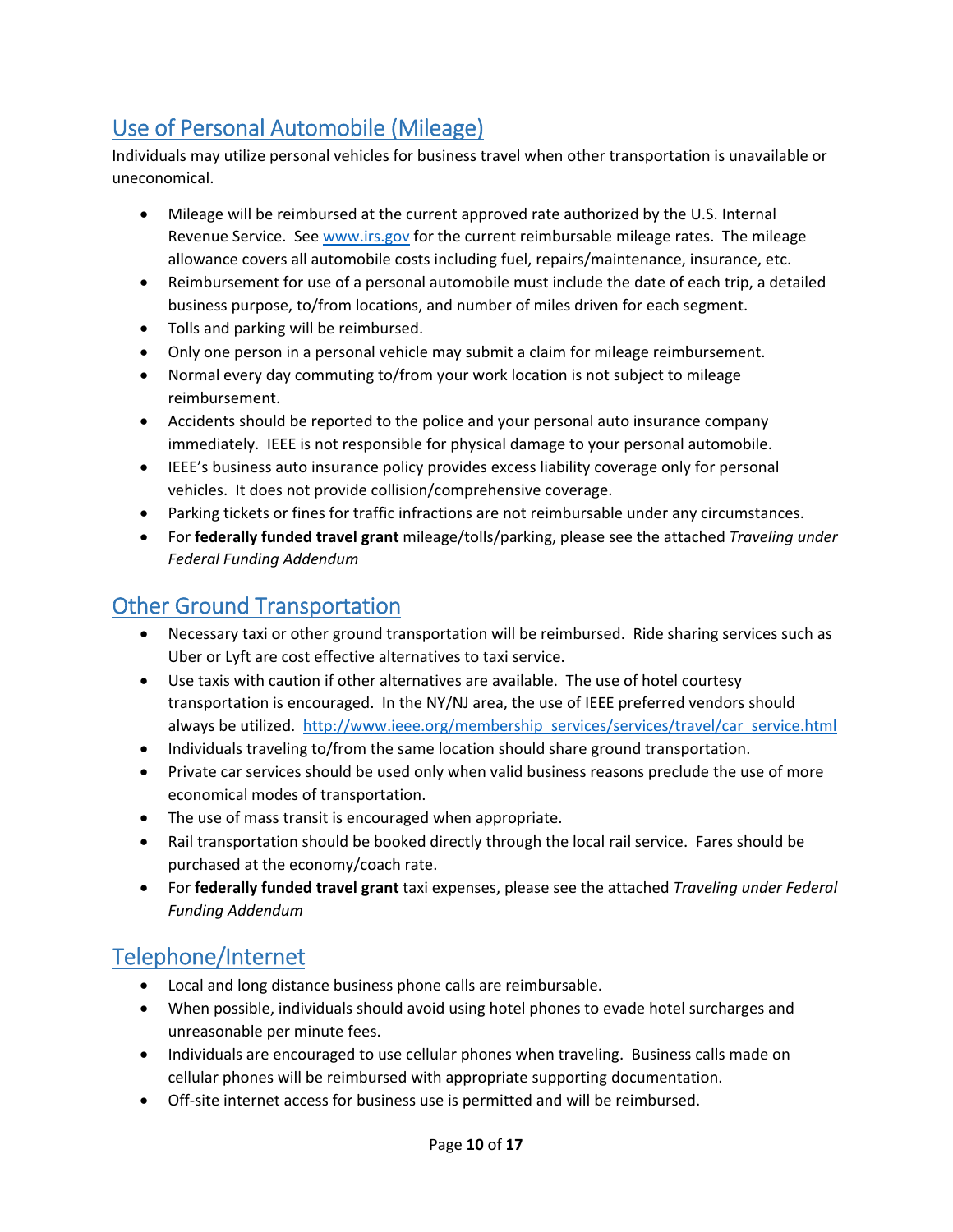# Tips/Gratuities

- Reasonable and customary gratuities are based on geographic customs and cultures and will be reimbursed. For *U.S. transactions only*, use the following guidelines:
	- o For restaurants up to 20% of pre‐tax total
	- o For taxi service 10%
	- o For luggage handling ‐ \$1 per bag
	- o For valet car service ‐ \$2 per occasion
	- $\circ$  For car service 10%. Please note gratuities may already be included in the charge. This is true for IEEE preferred suppliers. Additional gratuities are not reimbursable.
	- o For maid service ‐ \$3 per night
	- o For conference and event personnel reasonable gratuities will be reimbursed
- The total cost of meals plus gratuity should not exceed the daily maximum meal allowance.
- If gratuities have already been included in the bill, additional tipping will not be reimbursed.
- For *non‐U.S. transactions*, follow local tipping customs.

### Gifts to IEEE Employees

Gift giving to IEEE employees is discouraged. However, there may be occasions where gift giving is warranted. Gifts may be given to employees for the following events. There should be only one gift from the company per event. The maximum threshold for an employee gift is \$100.

- The death of an employee's immediate family member
- The birth of an employee's child
- A get well gift when an employee is ill

Gift giving related to the following should not be charged to IEEE and will not be reimbursed:

- Administrative Assistant Day, Secretary's Day and holidays
- New hires
- Departing/terminated employee
- **•** Employee relations

#### International SOS

IEEE has partnered with International SOS, experts in medical and security assistance services for *employee* international travelers. The partnership provides helpful resources in the event of a medical or personal emergency while traveling abroad.

International *employee* travelers are required to visit the International SOS web portal www.internationalsos.com prior to their trip. The International SOS site provides cultural, financial, medical, and documentation guidelines.

For *employee* international travel, please see the **Employee Travel Risk Policy** addendum for more details.

Volunteers have similar travel assistance services available to them. See the Volunteer Global Travel Accident Medical Plan http://www.ieee.org/about/volunteers/risk\_insurance/global\_travel.html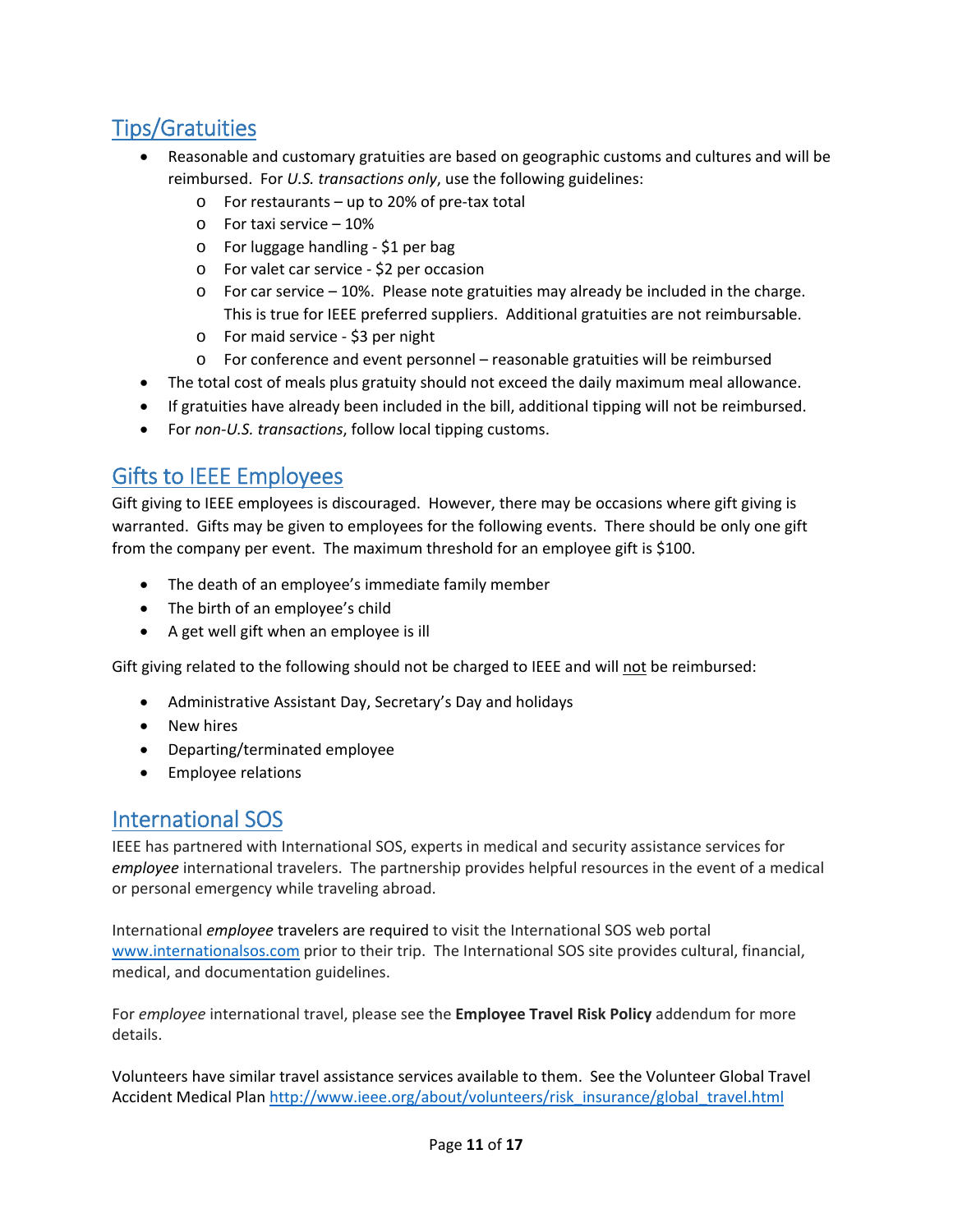# International Travel

- Volunteer payments (i.e. travel advances and reimbursements) will be made in the currency preferred by the individual receiving the payment. The individual should indicate the preferred currency value on the expense report template.
- If request for payment is for any currency other than USD, a wire transfer form or foreign draft form should be completed and submitted with the expense report.
- Only one (1) expense report is necessary for each trip and should be prepared using a single currency. Proof of expenses and exchange rates are to be submitted along with type of currency. Cash items are calculated using the supplied exchange rate. If no exchange rate is provided, Accounts Payable will use an applicable rate for the dates traveled using the website www.oanda.com
- Immunizations required for international travel are reimbursable. This includes out of pocket costs not covered by the traveler's insurance.
- Should a future credit card billing result in a loss to the individual based on the exchange rate determined by a credit card company, a request for additional reimbursement should be submitted. Include a copy of the original reimbursement request and a copy of the credit card billing statement identifying the actual billed amount.
- Due to tax ramifications, all IEEE *employees* who are required to travel internationally to **India** must notify the IEEE Tax department when booking your trip. All India travel must be communicated to the IEEE Tax department at tax-compliance@ieee.org listing the date of travel and the business purpose of the trip. This applies to all IEEE staff only.
- For *employee* international travel, please see the **Employee Travel Risk Policy** addendum for more details.

# Spousal/Dependent/Companion Travel

IEEE does not reimburse for the travel expenses of spouses, dependents, or travel companions. Airfare, hotel, and incidental costs of spouses or travel companions are never covered but it is recognized that there are occasions where the demand on volunteer time in particular, requires travel with a spouse or companion which may result in some meal costs being expensed. Since the purpose of the business trip is already deemed necessary and the only incremental cost is the spouse/companion meals, expensing the meals is acceptable as long as the cost is reasonable and the practice is not perceived as an entitlement. Spouse/companion costs for purely social gatherings must be reimbursed on the employee or volunteer's expense report as a reduction of reimbursed expenses.

# Personal/Vacation Travel

- Personal vacation travel for IEEE employees may be combined with business travel provided there is no additional cost to IEEE and with special approval from the Manager.
- IEEE preferred suppliers may be used for personal/vacation travel but must be paid for by the employee. Corporate insurance coverage will not apply when using IEEE preferred suppliers for personal/vacation travel.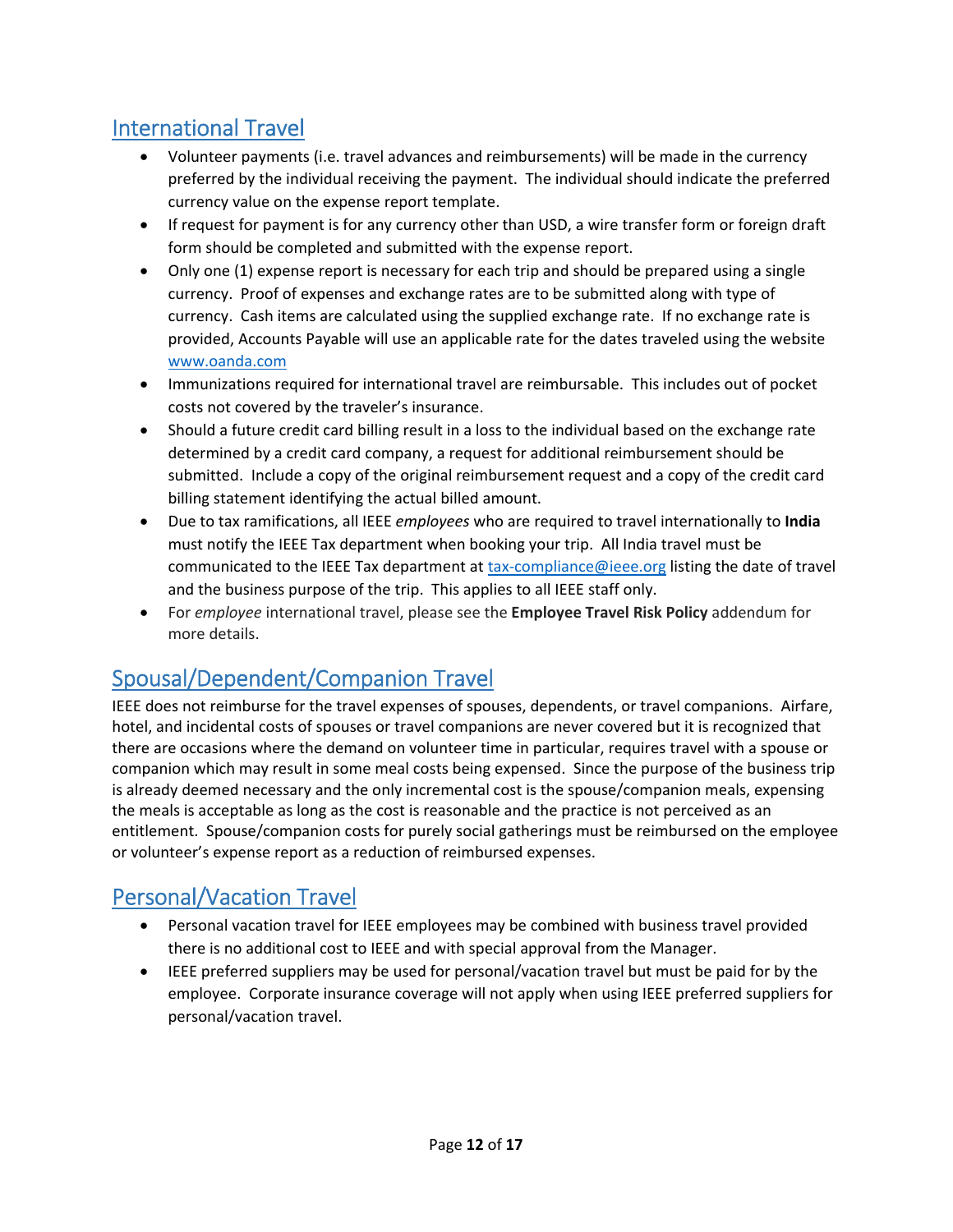# Non‐Reimbursable Expenses

It is the policy of IEEE to reimburse individuals for all reasonable expenses directly associated with traveling on behalf of IEEE. Personal entertainment or expenses that are primarily personal in nature will not be reimbursed. The following is a list of non-reimbursable expenses and is not necessarily all inclusive:

- Personal expenses of any kind
- Lost baggage while traveling on business (reimbursement requests should be made directly to the airline or credit card company)
- Movies, hotel room movies, pay television fees
- Hotel health clubs, gyms, spas, etc.
- Sundry items
- Shoe shines
- Travel insurance
- Dinner shows
- Plays
- Sporting events
- Greens fees, court fees, etc.
- Books and eBooks are not reimbursable unless directly related to your job function and approved by your Manager
- Costs incurred for personal at-home expenses such as child care, lawn or home maintenance fees, kennel fees, etc.
- Personal articles or personal care costs such as clothing, clothing rental, hair dryers, toiletries, medical services, barber and hairdresser fees, etc.
- Loss or theft of personal property (i.e. clothing, jewelry, etc.).
- Medical prescriptions are not reimbursable unless they are directly related to business travel
- Personal credit card fees or any other membership fees associated with credit card maintenance
- Traffic or parking tickets/fines
- Spousal/dependent/companion travel expenses (exceptions may apply in accordance with the FOM)
- Expenses in violation of U.S. anti-corruption laws
- Supplier invoices are not reimbursable. They should not be submitted on an expense report. Invoices should be sent to Accounts Payable for processing using apinvoices@ieee.org

### Policy Exceptions

Under certain circumstances, the Management Council (MC) representative can make an exception to the above guidelines, if reasonable and necessary. All properly approved exceptions must be attached to the respective expense report prior to submitting to Accounts Payable for processing.

#### Questions or Assistance

Questions regarding the completion of an expense report can be addressed by contacting the IEEE Accounts Payable department at apfiles@ieee.org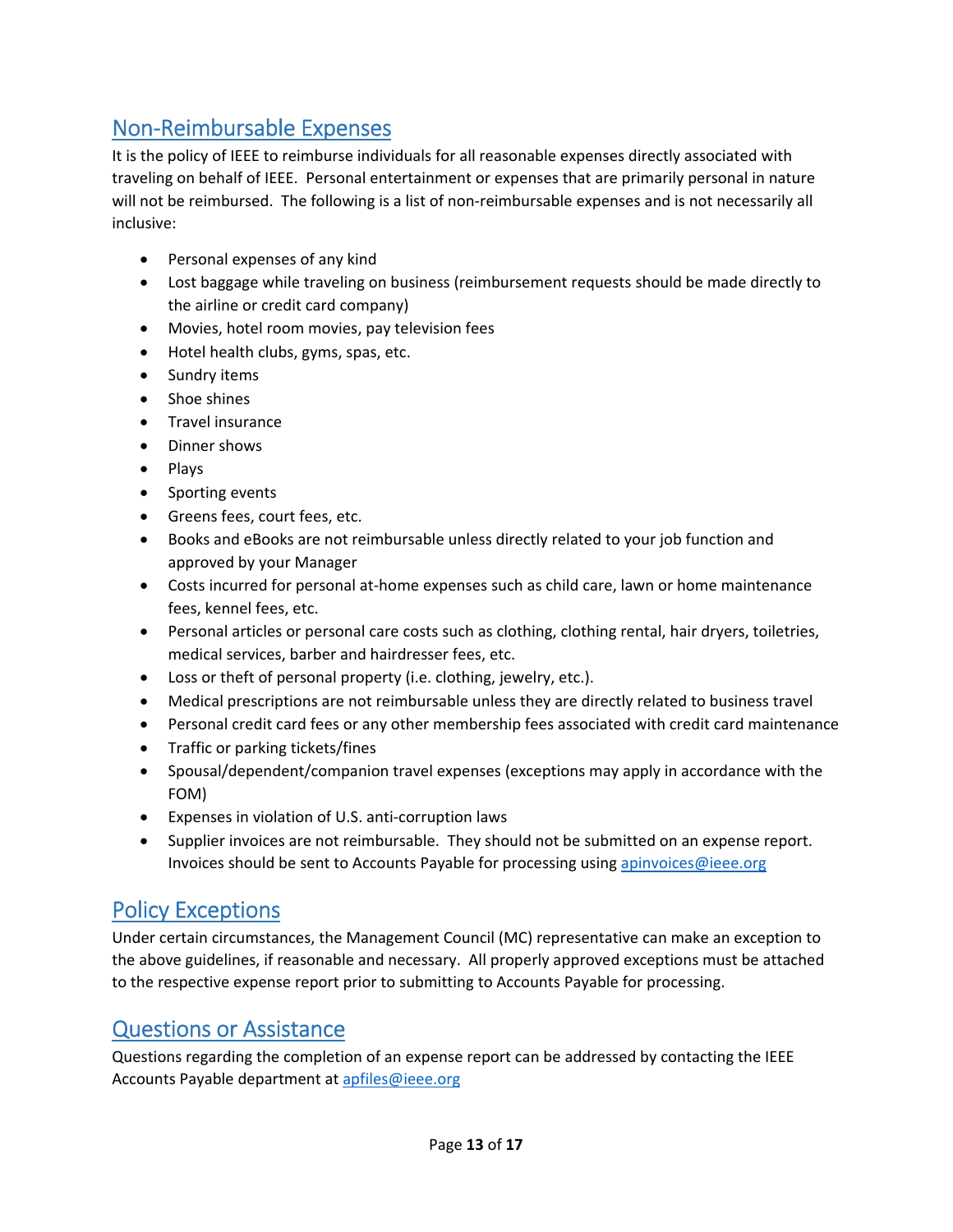

#### Traveling under Federal Funding Addendum

#### **Allowable Travel and Participant Support Costs for Grants (Uniform guidance 2 CFR Part 200 §200.75, 200.423, 200.438, 200.456 200.474)**

Updated by Eric T. Sheier 10/25/2016

#### **\*All travel requires a written memorandum (separate memo or in a field within iExpense) stating the purpose of the trip and how it relates to the federal funding\***

- 1) **Lodging** Costs incurred must be considered reasonable and otherwise allowable only to the extent such costs do not exceed charges normally allowed by IEEE. If amounts have been budgeted on the grant for lodging, these amounts must not exceed the budgeted amount without approval and justification. Additionally the following must be documented:
	- a. Participation of the individual is necessary to the federal award

*Full documentation for the lodging costs must be provided.* 

- 2) **Air Travel** Airfare costs in excess of the basic least expensive unrestricted accommodations class offered by commercial airlines are unallowable except when such accommodations would:
	- a. Require circuitous routing
	- b. Require travel during unreasonable hours
	- c. Excessively prolong travel
	- d. Result in additional costs that would offset the transportation savings
	- e. Offer accommodations not reasonably adequate for the traveler's medical needs. IEEE must justify and document these conditions on a case‐by‐case basis in order for the use of first‐class or business‐class airfare to be allowable in such cases.

You must always use U.S. Flag Air Carrier as required by the "Fly America Act" (or ship) service for air passenger transportation or when travelling by ship, unless your travel circumstances meet one of the exceptions listed under Chapter 301 Subchapter B http://www.gsa.gov/portal/ext/public/site/FTR/file/Chapter301p010.html/category/21868/#wp1 088913

Complimentary upgrades to a different class are allowable as long as individual can provide support that such upgrade was provided at no cost.

Non‐commercial air travel including leased, charters is unallowable in excess of the cost of what a comparable commercial flight would cost. (Must be documented)

*Documentation of these costs including receipt and boarding pass must be provided.*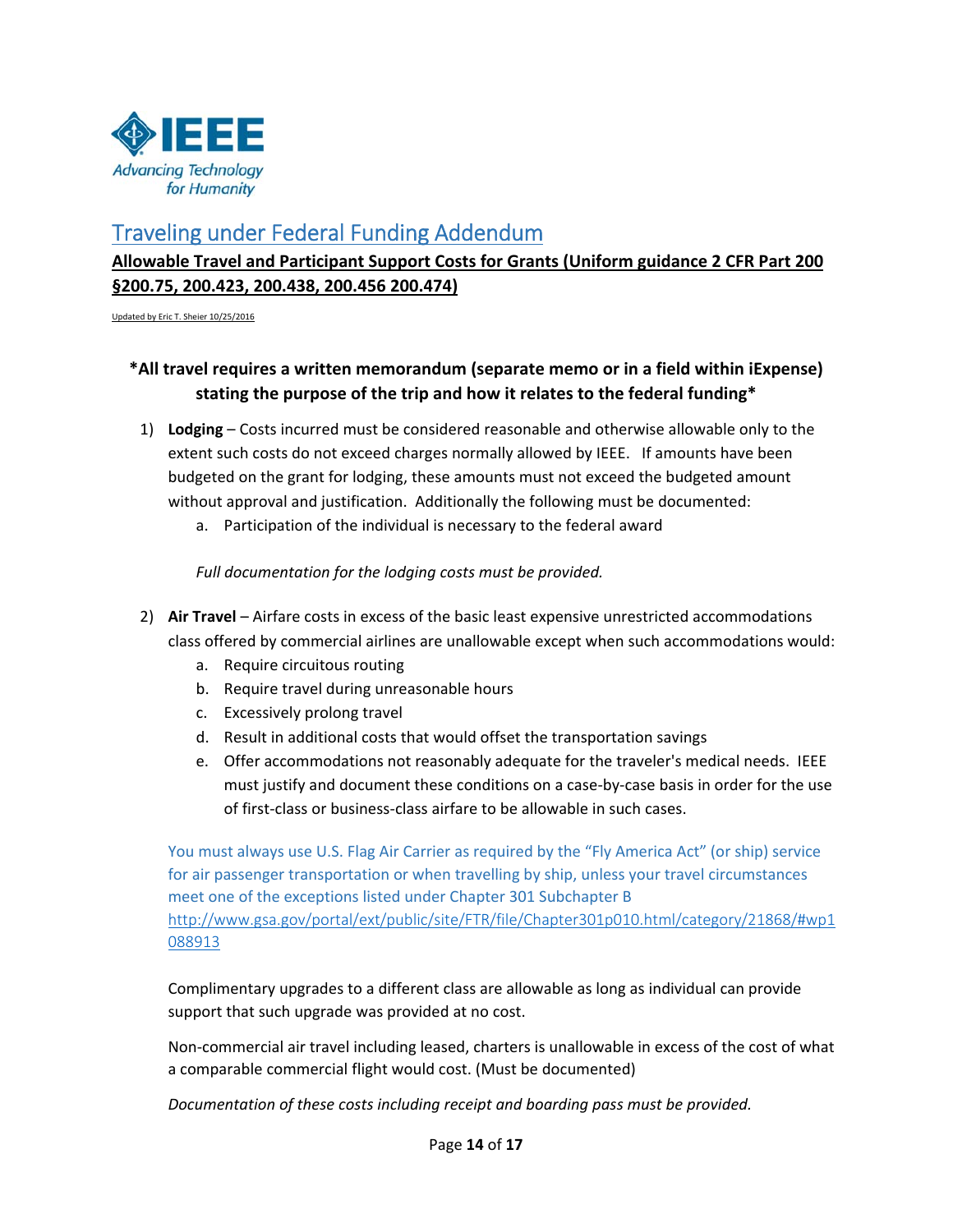3) **Mileage** – mileage put on a personally owned car for grant purposes is reimbursable at the prevailing IRS mileage rate

*A log of mileage should be kept along with the purpose of the travel.* 

- 4) **Tolls and Parking** will be reimbursed with proper documentation
- 5) **Taxi/Shuttle/Limousines** ‐ Use taxis with caution if other alternatives are available. The use of hotel courtesy transportation is encouraged. In the NY/NJ area, the use of IEEE preferred vendors should always be utilized.

#### *Proper documentation must be provided for reimbursement*

- 6) **Car Rentals** Should only be taken when alternative economic public transportation is unavailable or impractical. Rental car insurance should be purchased when renting a vehicle outside the U.S. or its' territories.
	- a. IEEE Business Automobile Liability Insurance (Collision/Comprehensive Liability) is primary on rented automobiles, and coverage purchased through the rental company is not necessary and will not be reimbursed
	- b. Midsize of smaller cars should be rented unless 3 or more individuals are sharing a car or transporting sizeable equipment
	- c. Cars should be refueled prior to returning

*Proper documentation must be provided for reimbursement*

- 7) **Meals** Reasonable food and beverage expense will be reimbursed up to \$100 a day. This is not to be interpreted as a per diem amount.
	- a. Alcohol is specifically unallowable

*All expenses require a DETAILED receipt. A credit card charge slip is not sufficient.* 

- 8) **Entertainment costs ‐** Costs of entertainment, including amusement, diversion, and social activities and any associated costs are unallowable, except where specific costs that might otherwise be considered entertainment have a programmatic purpose and are authorized either in the approved budget for the Federal award or with prior written approval of the Federal awarding agency.
- **9) Participant support costs** ‐ Participant support costs means direct costs for items such as stipends or subsistence allowances, travel allowances, and registration fees paid to or on behalf of participants or trainees (but not employees) in connection with conferences, or training projects. Participant support costs are allowable with the prior approval of the Federal awarding agency.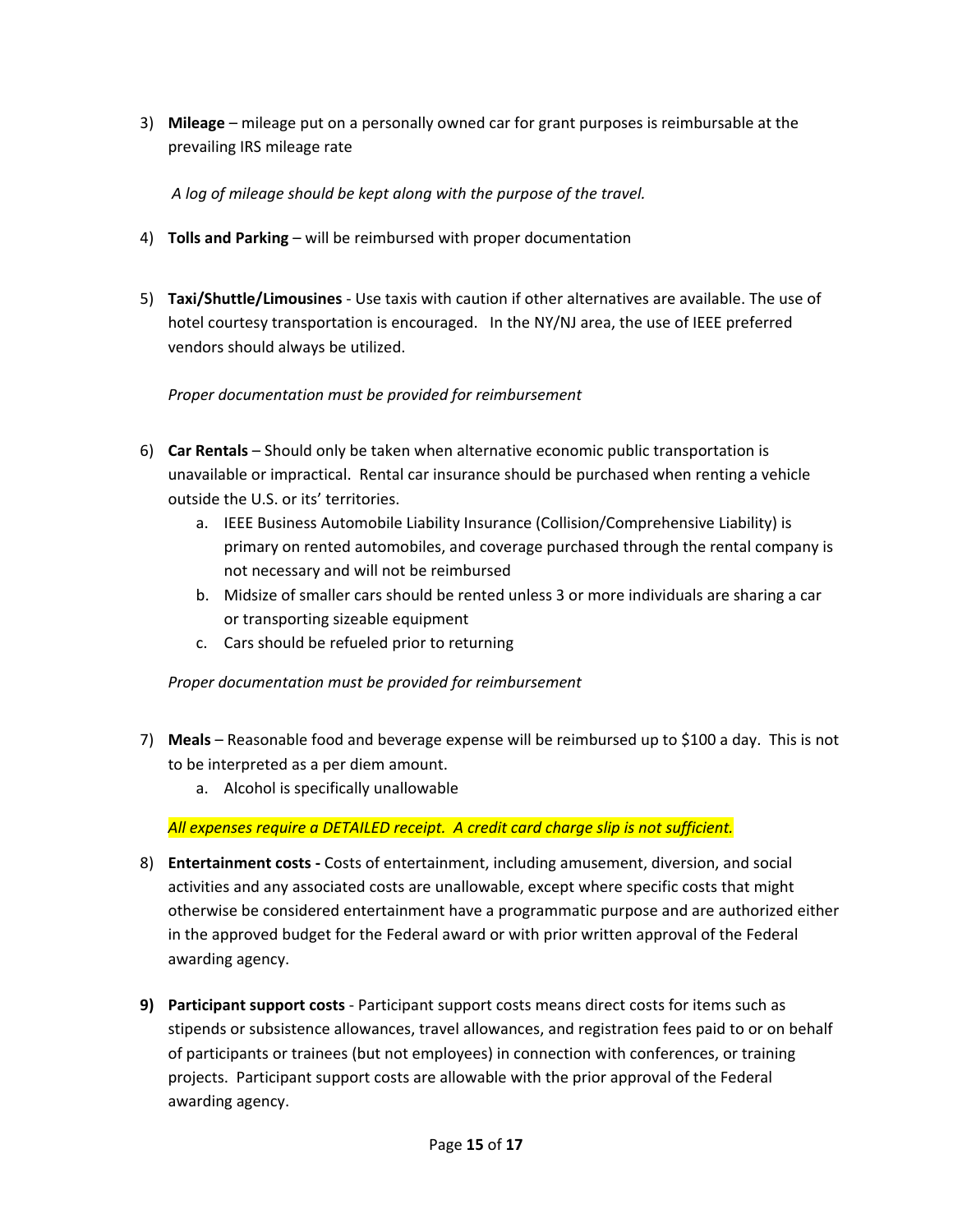

### IEEE Employee Travel Risk Policy

IEEE is committed to the safety and security of all its employees whenever they undertake business travel on behalf of IEEE, which may result in them facing a multitude of potential risks: weather related emergencies, transportation accidents, criminal/terrorist attacks, medical emergencies, etc.

In order to minimize the medical and security risk exposures to IEEE's employees, this section of the travel policy addresses the following:

- Raising awareness of current and emerging travel risks.
- Assessing the level of risk in relation to business requirements.
- Developing appropriate mitigation measures to manage the accepted risks.
- Requiring individuals to comply with the IEEE's risk mitigation measures.
- Providing employees with access to appropriate assistance in the event of an emergency.

All employees must obtain approval from their direct supervisor prior to making any IEEE business travel arrangements. IEEE may require employees to book their travel through its designated travel agency for IEEE events that include, but are not limited to, the following: international travel of any kind, Board/Meeting Series, Mini Series, Board Retreats, Sections Congress, Panel of Conference Organizers, Panel of Editors, and any other event where the possibility exists that 10 employees or more are traveling together.

When traveling on behalf of IEEE, employees are expected to conduct themselves professionally. When travel is outside of the Employee's home country, the employee should be mindful of the local culture, customs, and business practices at all times. If an employee has concerns about traveling to a specific country, he/she should discuss with his/her manager and/or contact Employee Relations at employee‐ relations@ieee.org

#### **The following applies to all IEEE employees who travel on behalf of IEEE. Any exceptions to this policy require the prior approval of the Executive Director.**

Prior to making any IEEE international business travel arrangements employees must: 1) obtain approval from their direct supervisor, 2) ensure their passports or visas are up to date, and 3) **log onto International SOS with IEEE member number 11BYCA092879, establish an employee account, obtain the "Travel Risk Rating" for their destination country and determine if vaccinations are recommended for a particular country.** Employees should ensure that they have no active health issues that would prevent them from travelling on behalf of IEEE.